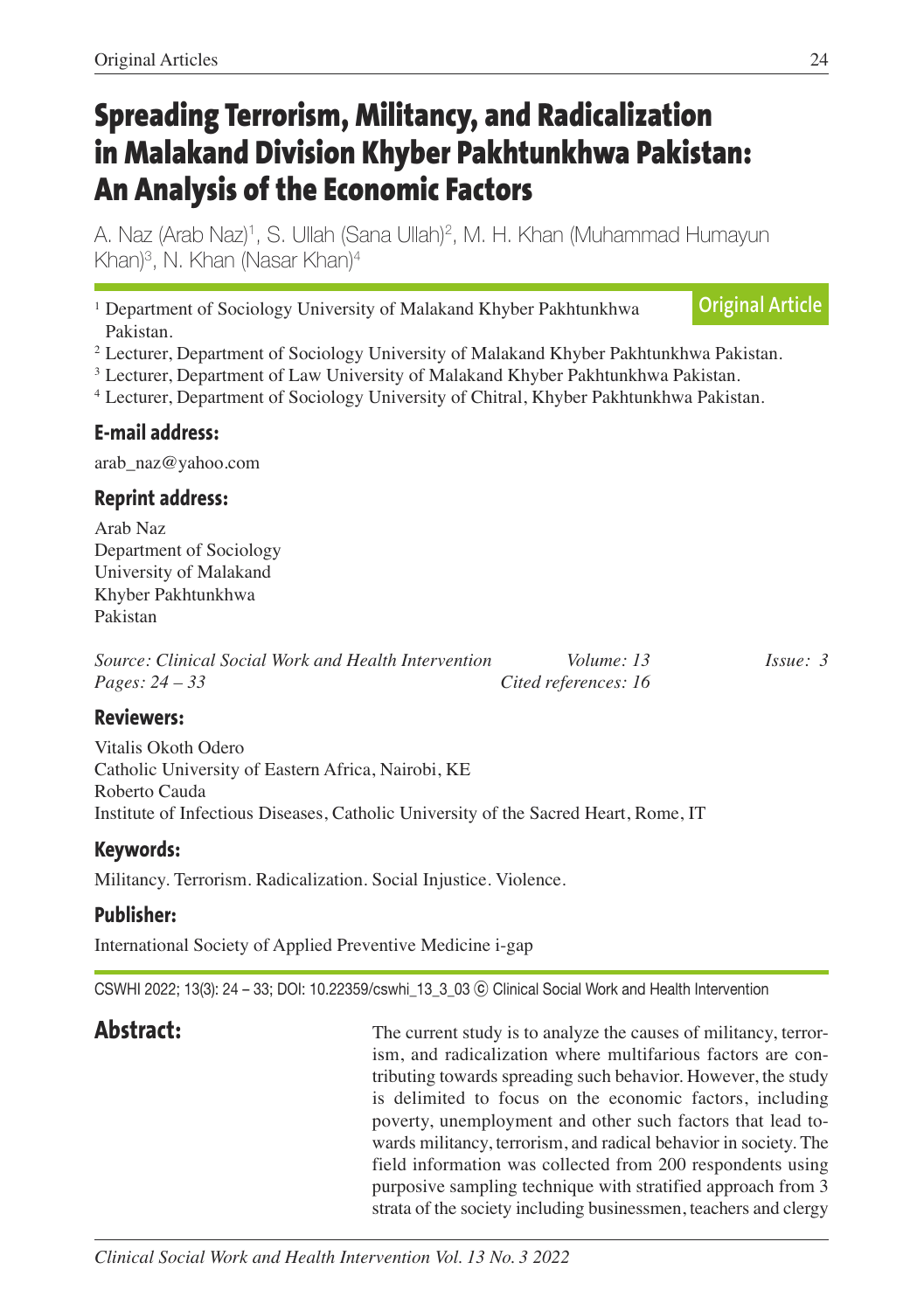or religious class of age 20 and above. The data was collected through a structured interview schedule, and the analysis was made in the form of tables, discussion and the findings have been verified through chi-square test. The findings show that militancy, terrorism, and radicalization have their roots in deep rooted poverty, unemployment, and lack of other life facilities in the area. The study suggests proper planning for provision of jobs, equal distribution of resources among people and provision of life facilities to the masses.

#### **The Study Background**

The spread of militancy, radical behavior and terrorism can be linked to the incident of January 13, 2006, when the CIA (Central Intelligence Agency) fired various missiles on *Damadola, a village in the Bajawar Agency, killing 82 innocent students (*Gul, S. & Royal, Katherine M., 2006). Since then, Pakistan witnesses a rise in the religious extremism, cross boarder terrorism, and militant attacks with gradual increase towards radicalization accompanied by multiple forms of political violence, brutality, occurrence of suicide bombings across country (Bari, 2009). Similarly, change in occurrence of terroristic incidents perpetrated through some organizations and bombings at government installations, places of public interests, worship, and even kidnapping for ransom has been found at large (Abbas, 2007) which also threatened the state machinery through organized mechanism and challenged the government's writ in Khyber Pakhtunkhwa Province (Aftab, 2008). Militancy, terrorism, and cross border attacks have added greatly to the destruction of the socio-economic and political stability of the country whereas its foundation can be traced back to the Soviet-Afghan War (1979- 1989). Further, being an Islamic and neighboring country to Afghanistan, a continuous tension exists on the Pakistani side of the border due to the Afghan *Jihad* since the 1980s and then the US led war in Afghanistan against Al-Qaeda sine 9/11 (Abbas, 2011).

Studies have shown that Militancy, terrorism, and radicalization in Pakistan is due to the Afghanistan War (Michael, 2007) however, the seed of militancy and extremism had been there due the fragile social condition, poverty, illiteracy of the masses, economic deprivation, religious extremism, unemployment, ignorance, lack of good governance, and social injustice in the society (Ali, 2010). Similarly, the study of Khan

(2009) has linked terrorism with easy access to arms, ammunition, marginalization of rurality, social injustice, and governance issues at large in the country. Accordingly, the volatile geopolitical situation and the poverty of the nation has contributed to the occurrence of terrorism in the country (Nasir & Hyder, 1988) while the mass deprivation from modern facilities, access to education, health, technology, communication and even access to food has thus created a sense of inferiority among the population (Ali, 2010). Further, the international agenda and some interventions cannot be excluded for creating uncertainty in the region, however the inside domestic socio-economic structures and other issues must be examined carefully in effective way for combating terrorism, extremism, and insurgency in Pakistan (Murphy & Malik, 2009). The current study is thus an attempt cover the economic forces that practically turned into havoc as has been witnessed during the past a few years and which cause or at least contribute to the present wave of terrorism, militancy, and radicalization scenario of the country.

#### **Study Purpose and Rationale**

Pakistan has been confronted with several challenges for its survival during the last few years. The increasing poverty, economic degradation, and the cross-border attacks, suicide bombing, militancy etc. have made people's lives miserable. Pakistan's Economic Survey (2010) reported that 24% of people are living below the line of poverty. And the country will be facing a rise of population from 180 million to 256 million by 2030. Currently, the economic unrest has been on the rise while 55% of the population have no access to education, food, standard of life, health, and the country has been  $125<sup>th</sup>$  on the World Index of Human Development (UNDP's Report, 2010). Corruption, economic stagnation,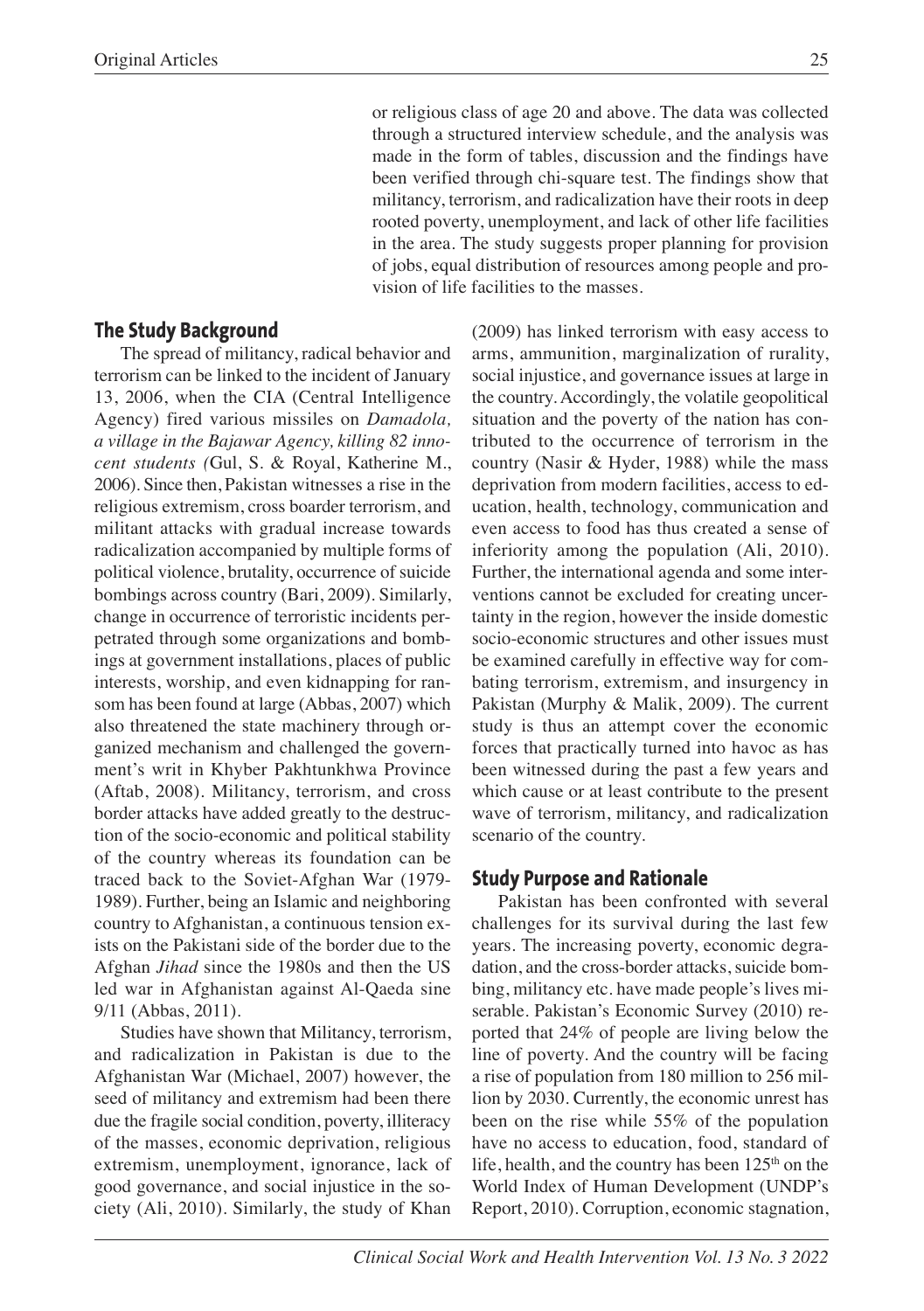political instability, and inflation have rotted down the country's economic and political base (Pakistan Economic Survey 2010).

Pakistan is dependent on foreign aid, and thus foreign public debt has risen to more than \$9.743 trillion (The Daily Dawn, May 2011). A large segment, particularly the poor, and neglected strata of society have become exhausted and frustrated with their lives within the country leading to a sense of relative deprivation, exploitation, and oppression, resulting in the emergence of antistate sentiments. Similarly, the intense wave of foreign aggression in the neighborhood in the  $21<sup>st</sup>$ century, has been another factor that added to the country's existence and perpetuation. The Global War on Terror (GWOT), and the incident of 9/11 disastrously impacted Pakistan's strategic and security scenarios. Several intense military operations were initiated against militants in FATA and Swat Districts and still the scenarios must wait to come to an end (PIPS, 2011). The politically motivated targeted killings and sectarian violence punctuated the security landscape not only in tribal areas and Malakand Division but have also spread to other parts of the country. According to Government of Khyber Pakhtunkhwa (2009) report which mainly demonstrates the post-military operation scenario, presents a very bleak socioeconomic picture of Malakand Division. Similarly, the Center for Public Policy Research (2010) in its report *District Swat; Socio-economic Baseline and Displacement Impact*, also depicts Swat as being in a state of continuous socio-economic and political decline. In this context, the current study has been organized to look into the problem from certain fresh angles by exploring the possible linkage between militancy, terrorism and radicalization and the socio-economic situation haunting the area in particular and the whole society in general.

#### **Purpose of the Study**

The main purpose of the current study is to know the role of economic factors, community deprivation, poverty of the masses in spreading militancy, terrorism, and radical behavior i.e. extremism in Swat District.

#### **Study Hypothesis**

H0: There is no association between poverty, unemployment, and economic deprivation with the spread of militancy, terrorism, and radicalization in the region

#### **Plan of Work and Procedure**

This study has both qualitative (descriptive) and quantitative (explanatory) approaches as per the requirements of the collected data; its analysis; relation with secondary data. This study has been conducted in *Mingora (Swat)*. However, the population of the region is unknown and only male population has been made the jurisdiction of the study. The population has been divided into 3 feasible strata and through stratified random sampling 200 respondents was collected from the strata of 'occupation': business, teacher and clergy classes through purposive sampling procedure i.e., 118 from business class; 45 from teacher class; 36 from religious or clergy class. An Interview Schedule has been utilized in the current study as a tool of data collection which describes as a name of a survey research questionnaire when a telephone or face to face interview is used. The structured interview schedule comprises close ended questions including optional answers that provide an adequate range of options to the respondents for easy selection of the factors mentioned. A total of 200 interview schedules were filled from the selected categories and further analyzed in the form of tabulation, discussion/explanation and presentation with statistical test i.e. the chi-square test has also been applied on the collected information for the purpose of authenticity and accuracy. To test the validity of the data, the hypothesis given was operationalized and the association of the poverty, unemployment, economic distribution etc. verified with the spread of militancy, terrorism, and radicalization in the region.

# **Data Presentation, Results and Discussion**

#### **Age and Gender related Information**

Only the age and gender of the respondents have been analyzed in the current study to show the level of maturity, age limit of the population, physical, psychological, and social processes associated with the data processing. The table below, illustrates categories of various age groups, i.e., C1, C2, C3, C4 and C5 which signify age limits of 20-24, 25-29, 30-34, 35-39 and 40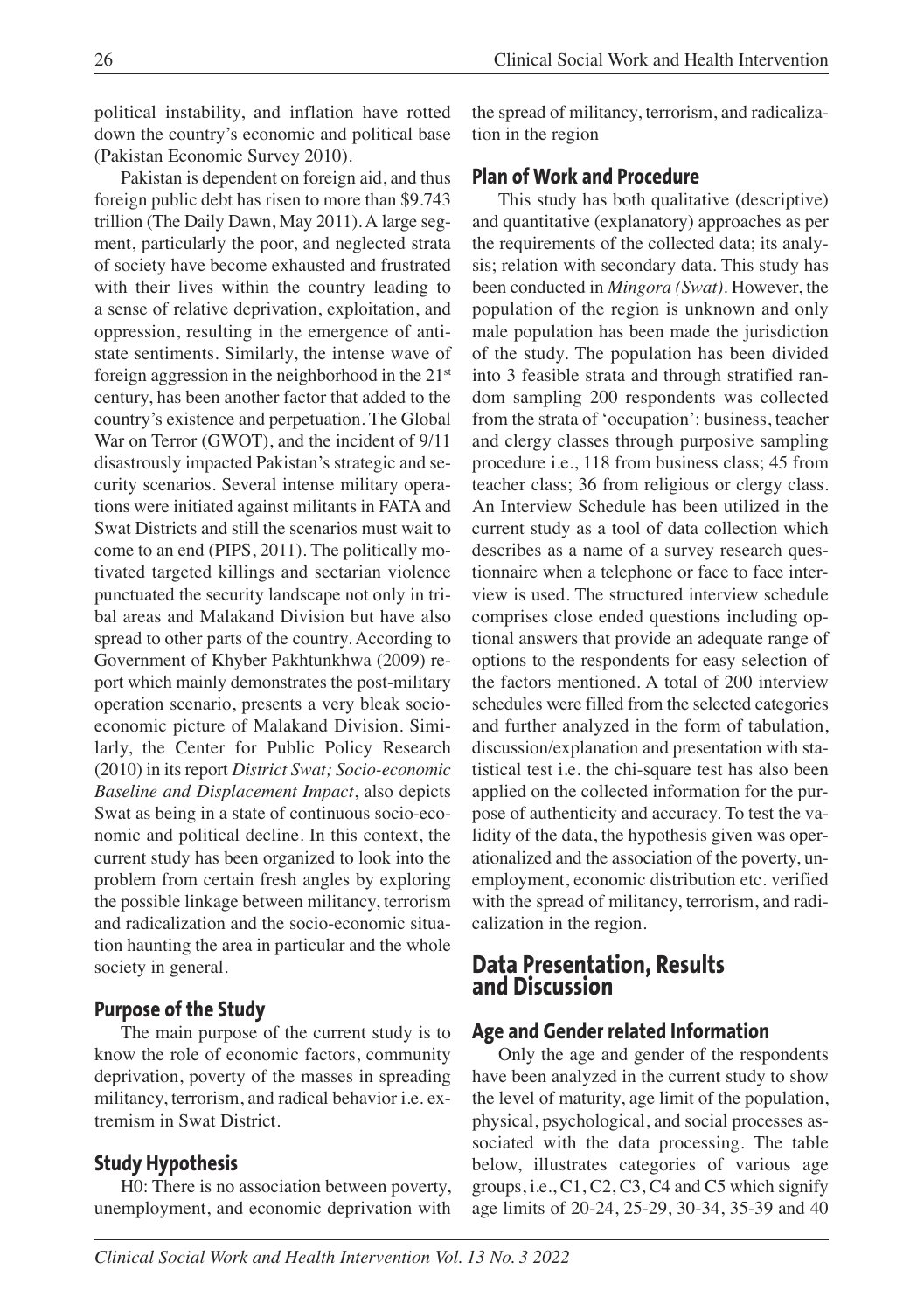and above respectively whereas 51 respondents being (25%) belong to the age category C1, i.e. 20-24 years which is also the second major age group within the population sample; 26 respondents being (13%) belong to C2, i.e. 25-29 years; 15 respondents (7.5%) were of the age group C3, i.e. 30-34 year (See table-1).

| Categorie      | <b>Age Limits</b> |      | Gender                   |     | F<br>% | C.P  | Mean | Median | Mode |
|----------------|-------------------|------|--------------------------|-----|--------|------|------|--------|------|
|                |                   | Male | <b>Female</b>            |     |        |      |      |        |      |
| C1             | $20 - 24$         |      | $\overline{\phantom{a}}$ | 51  | 25.0   | 25.0 | 3.07 | 4.00   | 4    |
| C <sub>2</sub> | $25 - 29$         |      | $\overline{\phantom{a}}$ | 26  | 13.0   | 38.0 |      |        |      |
| C <sub>3</sub> | 30-34             |      | $\overline{\phantom{0}}$ | 15  | 7.5    | 45.5 |      |        |      |
| C <sub>4</sub> | $35 - 39$         |      | $\overline{\phantom{0}}$ | 77  | 38.5   | 84.5 |      |        |      |
| C <sub>5</sub> | 40 & above        |      | $\overline{\phantom{0}}$ | 31  | 15.5   | 100  |      |        |      |
| <b>CT</b>      | <b>Total</b>      | 200  |                          | 200 | 100    |      |      |        |      |

**Table 1** Age and Gender of Respondents

The table further demonstrates the majority of the age group, which is C4, i.e. 35-39 years within the population sample and which accounts 77 (38.5%) out of the total sample size. Moreover, 31 (15.5%) belong to the age category C5, i.e. 40 years and above, and which stood to be the second major age category within the whole sample population. Furthermore, the table also shows Gender which exempt the female gender from the study through cultural justification and access to the respondents. Consequently, all the respondents, i.e. (100%) in the study are male and no female has been accessed to be interviewed or questioned in this regard

#### **Socio-Economic Dimensions of Militancy**

In the study, a glimpse of the economic condition of the area has carefully been taken and which supposedly has a cause-effect relationship with the militancy, terrorism and radicalization menace. The table statistically highlights mandates from the respondents for each of the supposed economic aspects of the mainstream economy of the area and has been examined and which is found considerably unsatisfactory. In the larger whole of the respondents' views regarding the deteriorated economic condition of the area, 31 respondents,15.5% agreed to the notion that average income/household ranges below Rs.5000/= in the area. In addition, investigation into the sources of income of people in the area

has also been done in terms of conceptualizing it as a separate and independent variable/aspect of the economy. Society struggles to offer many and diverse sources of income to its members (Nasir & Hyder, 2003). Pertaining to the sources of income in the area, the study does not provide encouraging results, again (13%). Another aspect of the economy and which was conceptualized in terms of an independent variable i.e. employment opportunities. The data obtained 40 (20%) more or less corresponds with Ali (2010) findings which conveyed a very sad picture of the employment situation of the country in general and the area in particular. Moreover, the study assessed the prevalent economic condition in the area in terms of the budgetary allocation to it, the extent of which necessarily determines the overall development of any area. Pakistan's growth rate, according to official analysis has spiraled up (Pakistan Economic Survey, 2009-10), yet it's still not up to the mark, the national assembly passed 3259 billion budgets on June, 2010. Some provinces'share, mainly Sindh, Baluchistan and Khyber Pakhtunkhwa, is too meager, for instance, the total Share of Khyber *Pakhtun*khwa, from 1974 to 2009, according to Revenue Sharing Formula, NFC award (2009) is 14.62%. This budgetary allocation to KP is further devastating when it comes to consider the intense wave of Militancy and social disruption from 2007 to 2010, and probably until now. The federal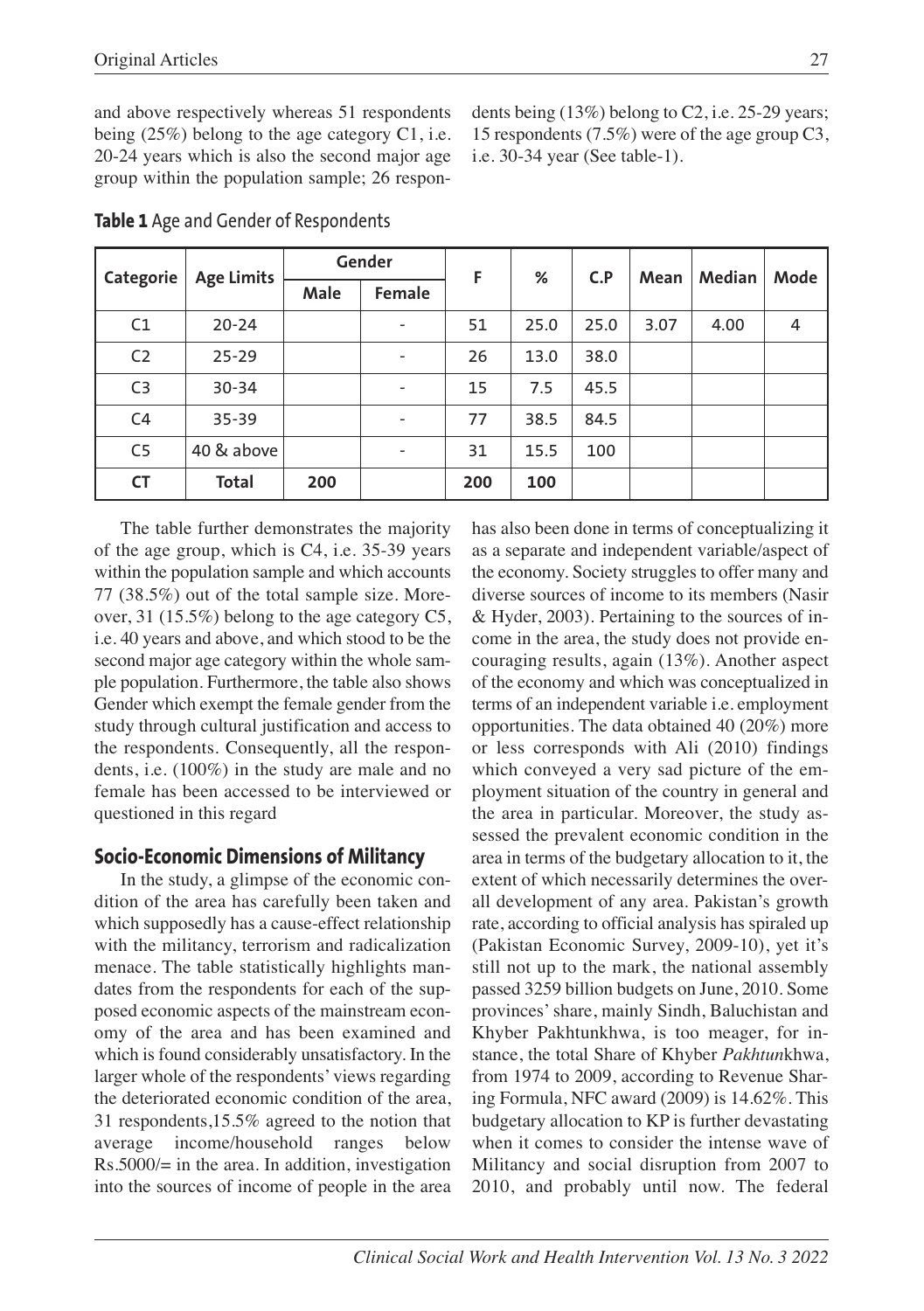budget, announced on June 5, 2010, did not surprise anyone. No one expected that it would provide any significant economic relief to ordinary people, although official circles maintain that it is the best possible budget under the current difficult economic situation (Haq, 2010-11:67). The data collected in this study also conveys the very same situation in terms of severe budgetary discrimination with the area in particular. 23 (11.5%) of the respondents are of the view that the area is discriminated in terms of budgetary allocation. (See Table-2)

| Categorie      | <b>Statements</b>                                               | F   | %    | C.P  | Mean | Median | Mode |
|----------------|-----------------------------------------------------------------|-----|------|------|------|--------|------|
| C1             | Income ranges below 5000 per month                              | 31  | 15.5 | 15.5 | 4.05 | 4      | 3    |
| C <sub>2</sub> | No or less avenues of income                                    | 26  | 13   | 28.5 |      |        |      |
| C <sub>3</sub> | No or less employment opportunities                             | 40  | 20   | 48.5 |      |        |      |
| C <sub>4</sub> | Meager budgetary allocation                                     | 23  | 11.5 | 60   |      |        |      |
| C <sub>5</sub> | State's negligence of the region                                | 18  | 9.0  | 69   |      |        |      |
| C <sub>6</sub> | Unrestrained population growth<br>based on culture and religion | 23  | 11.5 | 80.5 |      |        |      |
| C <sub>7</sub> | Discouragement of women<br>employment                           |     | 12.5 | 93   |      |        |      |
| C <sub>8</sub> | Agricultural adversity                                          | 14  | 7.0  | 100  |      |        |      |
| <b>CT</b>      | <b>Total</b>                                                    | 200 | 100. |      |      |        |      |

**Table 2** Economic Profile of the Region

Another dimension of the economy which has been assessed and quantified in the current study is the "State's Negligence of area", one aspect of which has been discussed in monetary terms i.e. budgetary allocation. In addition to the budgetary discrimination or meager allocation, the area, according to the data being collected (9%, see the table above), has considerably been deprived of the state's attention in terms of holistic and sustainable socio-economic developmental strategies and policies for it. Population growth, if it exceeds the real national income increase, hinders a national development (Nasir & Hyder, 2003), is yet another problem (verified by 11.5%), which adds to the already existing misfortune and economic adversity of the area. Another key dimension of the economy of the area being assessed in the study is the situation of women's employment. Women constitute almost half of the population of any area, and have strong intervention in socio-economic and communal life (Naz, 2009). Most recent studies i.e. (Naz *et.al*, 2011) offer calculated insights regarding women's participation in recognized and paid economic chores of the region. A number of factors i.e. patriarchy, long standing tradition like Purdah, *Pakhtun* code of conduct, Family honor and male dominancy are responsible for the lack of women's employment (Naz, & Khan, 2011). The current study more or less corresponds findings of the previous studies being done in the area as 25 (12%) of respondents opine that women employment is harshly discouraged in the region. Moreover, Pakistan in general and the region in particular are agriculture dependent, yet the situation of agriculture is disappointing too. For instance, 14 (7%) maintain that the region is faced with severe agricultural adversity (See Table-2).

#### **Economic Adversity and Militancy**

The table under discussion elaborates the relationship between the economic adversity in the region which directly or indirectly leads to the emergence of militancy, terrorism and radicalization. Also, the specific conditions and their ultimate consequences have been sorted out in terms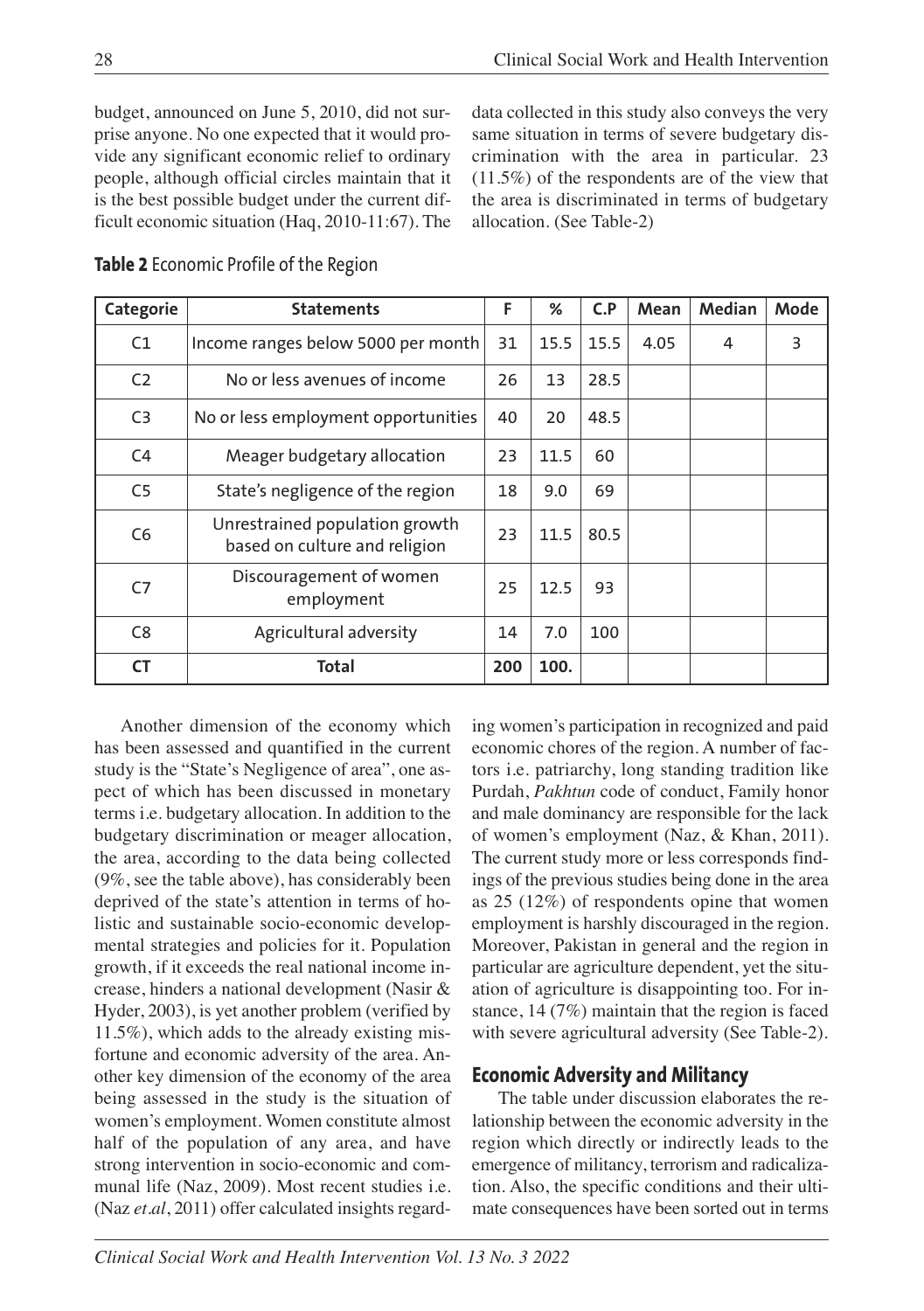of categories ranging from C1 to C7. C1 connotes a particular adverse economic phenomenon, e.g. low income, the supposed ultimate consequence of which is "a sense of relative deprivation" which, with the combination of some other factors leads to militancy and chaos in the society. A relatively considerable number of views 25 (12.5%), in this regard approve the notion that low income outgrows a sense of relative deprivation, which in one way or the other results in militancy. Secondly, the emergence of another specific condition i.e. social segregation and mutual integration of the underprivileged classes in

the society has been associated with militancy which has also been supported by the same number 25 (12.5%) of views. Another viewpoint, which also stands to be an unavoidable data set16 (8%), (See table-3), anti-state grouping based particularly on economic miseries, for example poverty, unemployment or low income begins to develop in the society. Such groups then go on struggling for their economic prosperity or at least the compensation of their economic suffering even at the cost of waging an armed protest against the state (See Table-3).

| Categorie      | <b>Statements</b>                                                | F   | ℅    | C.P  | Mean | Median | Mode |
|----------------|------------------------------------------------------------------|-----|------|------|------|--------|------|
| C1             | Low income develops a sense of relative<br>deprivation           | 25  | 12.5 | 12.5 | 3.68 | 3.0    | 3    |
| C <sub>2</sub> | Segregation of the underprivileged classes                       | 25  | 12.5 | 25   |      |        |      |
| C <sub>3</sub> | Development of Anti-state grouping                               | 16  | 8    | 90.5 |      |        |      |
| C <sub>4</sub> | Affiliation of the poor within-state groups                      | 35  | 17.5 | 69.5 |      |        |      |
| C <sub>5</sub> | Sense of hatred & opposition against<br>the economic order       | 26  | 13   | 82.5 |      |        |      |
| C <sub>6</sub> | Alienation/Radicalization of unemployed<br>manpower              | 54  | 27   | 52   |      |        |      |
| C7             | Strengthening of anti-state groups<br>by a high population input | 19  | 9.5  | 100  |      |        |      |
| <b>CT</b>      | Total                                                            | 200 | 100  |      |      |        |      |

|  | Table 3 Economic Adversity and Militancy |  |  |  |  |
|--|------------------------------------------|--|--|--|--|
|--|------------------------------------------|--|--|--|--|

The table also highlights another significant data set 35 (17.5%), pertaining to the affiliation of the poor with anti-state groups. The term poor is implied here to include all those who suffer economic deprivations as is elaborated by the conventional definition of poverty. In this specific context, it doesn't however point to those having low income, or are unemployed which is highlighted in one of the proceeding categories e.g. alienation of the unemployed manpower 16 (8%). Another category which receives, though not major, yet significant mandate 26 (13%) which in a broader context points to a general alarming phenomenon, e.g. sense of hatred and opposition against the economic order which if strengthens would result in a so called revolution

as had been the precursor of any revolution throughout human history (Ritzer, 2001). A major data set 54 (27%), however reveals a very frightening portrait of an economic adversity e.g. the deterioration of our moral framework and the emergence of social barriers to individual fulfillment lead inevitably to what social scientists call i.e. Alienation/Radicalization of the unemployed manpower. The final category, which points more to a social phenomenon e.g. high population growth, turns to a problem if not well managed and maintained economically. This high population input is then maneuvered by the existing anti-state groups. For example, 19 (9.5%) respondents opine that anti-state groups recruit and manipulate an unmanaged high population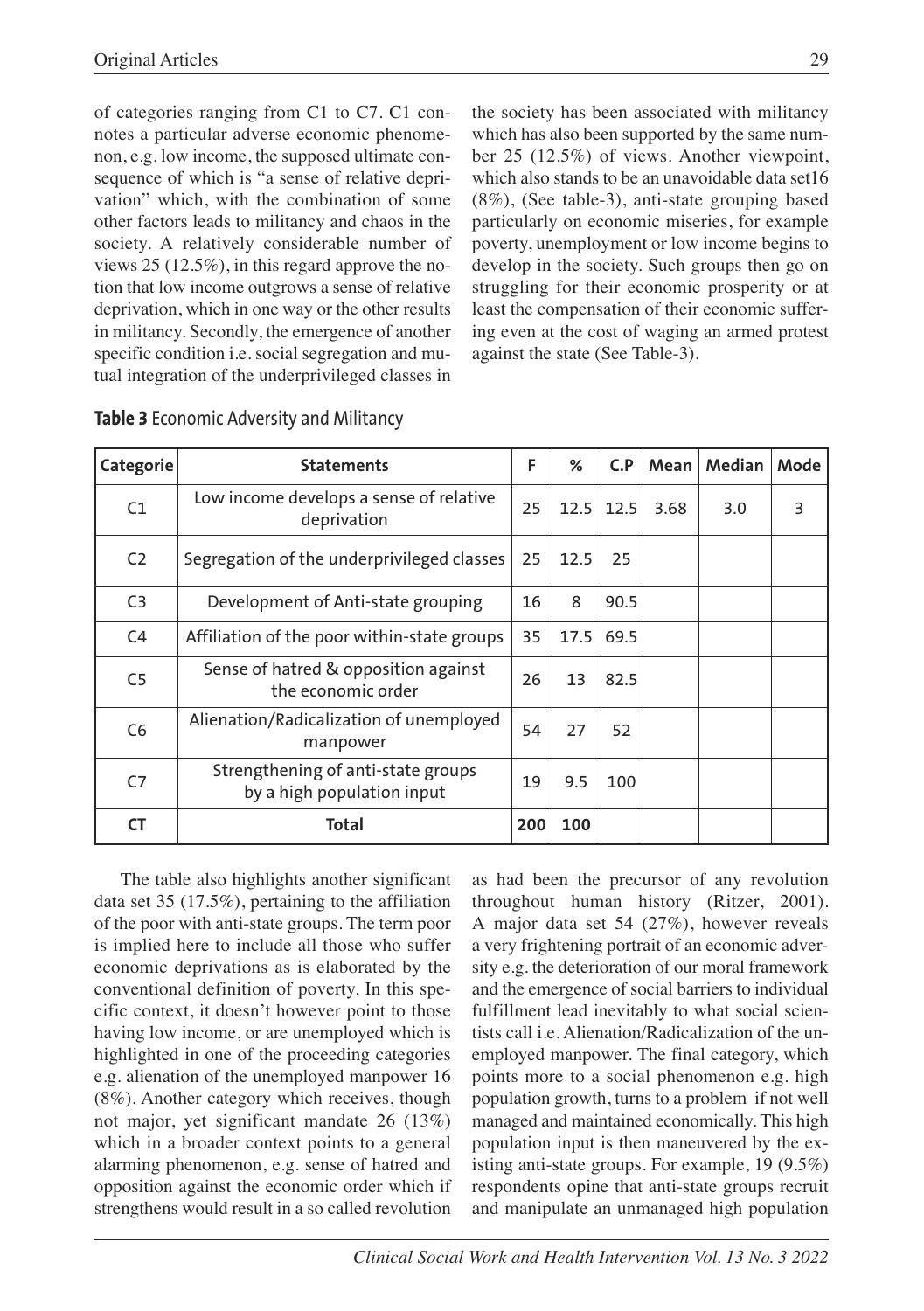input for their own causes and interests (See Table-9).

#### **Emergence of Militants in Relation with Poverty & Unemployment**

The table under discussion amasses data regarding the emergence of anti-social or alienated groups in the region based on poverty and unemployment which contribute to waging militancy in the area while the preceding table represents data concerning a strong association to such groups by members having certain socio-economic backgrounds. By referring back to Table 3, in which majority 54 (27%), respondents argue that poverty and unemployment result in the emergence of radical or revolutionary groups in the society which eventually strike against the existing socio-economic order of the society as also strengthened by Ali (2009) findings in his study of militancy and socio-economic problems of Pakistan. The second major data set 37 (18.5%) as represented in Table 4 regarding respondents' opinion that such socio-economic problems lead to the emergence of revolutionary groups in the society. Such poor and unemployed people then find solace in struggle and slogans for revolution. Other variables in the Table include dacoits, arms mafia, smugglers, wage killers, Drug mafia and gangsters having received consents 22 (11%), 32 (16%), 6 (3%), 15 (7.5%), 20 (10%) & 27 (13.5%) respectively (See Table-4).

| Categorie      | <b>Groups</b>   | F   | %    | C.P  | Mean | Median | Mode |
|----------------|-----------------|-----|------|------|------|--------|------|
| C1             | <b>Dacoits</b>  | 22  | 11   | 11   | 4.52 | 4.00   | 2    |
| C <sub>2</sub> | Radical         | 41  | 20.5 | 31.5 |      |        |      |
| C <sub>3</sub> | Gangster        | 32  | 16   | 47.5 |      |        |      |
| C <sub>4</sub> | Smugglers       | 6   | 3    | 50.5 |      |        |      |
| C <sub>5</sub> | Wage killers    | 15  | 7.5  | 58   |      |        |      |
| C <sub>6</sub> | Drug mafia      | 20  | 10   | 68   |      |        |      |
| C <sub>7</sub> | Arms mafia      | 27  | 13.5 | 81.5 |      |        |      |
| C <sub>8</sub> | Revolutionaries | 37  | 18.5 | 100  |      |        |      |
| <b>CT</b>      | <b>Total</b>    | 200 | 100  |      |      |        |      |

**Table 4** Emergence of Militants in Relation with Poverty & Unemployment

#### **Justification for Illicit Economic Activities**

According to the data accumulated in the table below, a majority 44 (22%) of respondents argued that militants carry out such acts on the basis of their claim that it is their religious obligation to establish *Sharia* and for this objective to be achieved striking against the existing political order by any means is morally fair. The second major pool 31 (15.5%) of respondents view regarding militants' justification of their acts is that the state expresses no concern or pays attention to the region which is responsible for their economic downtroddeness and misery. Other major data set in the table, and which obviously have no link with religious zeal are the state's corrupt economic and political order which receives 28 (14%) approval from respondents. Another such purely economic justification is also represented in the Table being poor and the neglected, favored by 27 (13.5%) respondents (See Table-13).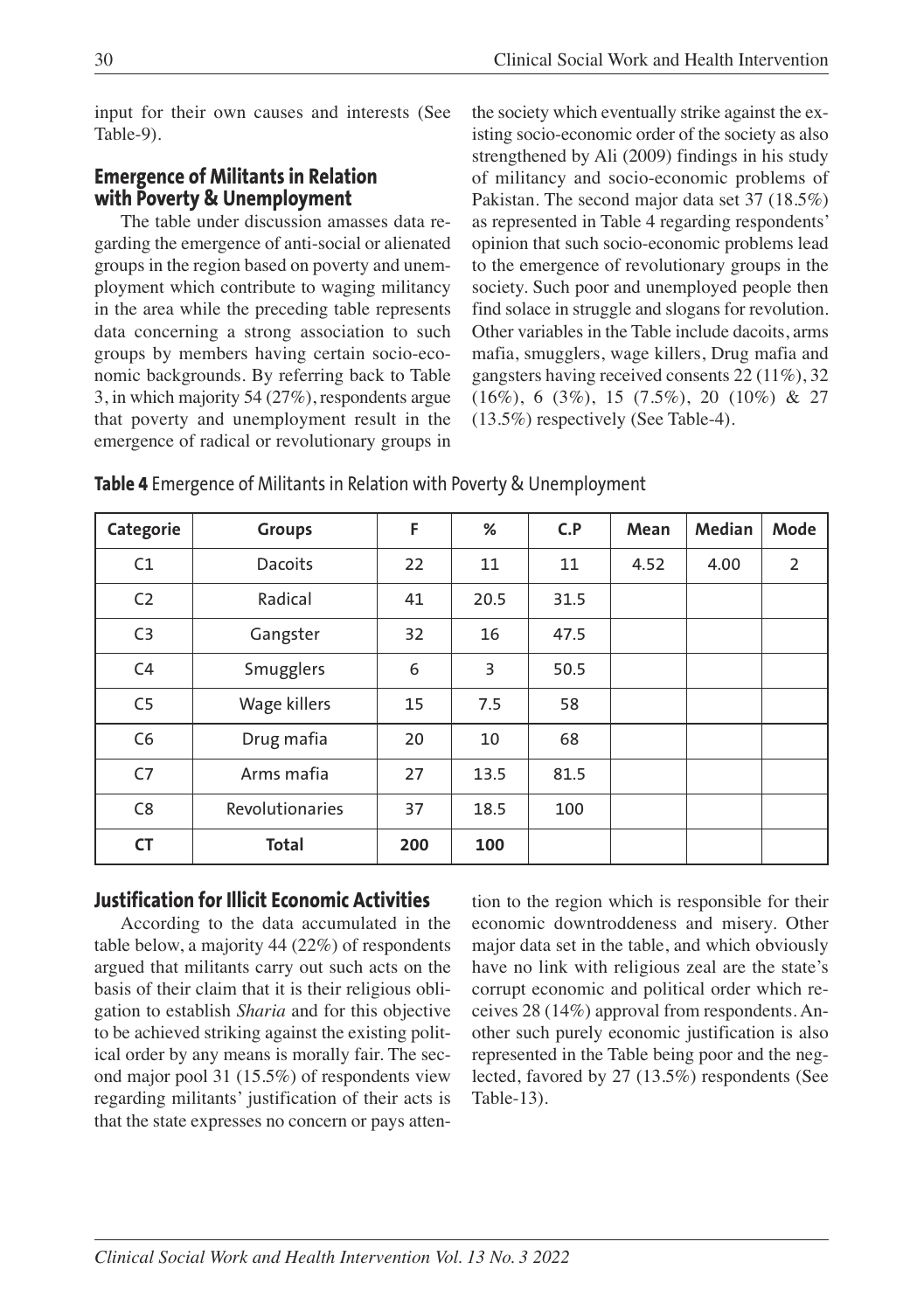| Categorie      | <b>Statements</b>                                                              | F  | %    | C.P  | Mean | Median | Mode |
|----------------|--------------------------------------------------------------------------------|----|------|------|------|--------|------|
| C1             | On the basis of being poor<br>and the neglected                                | 27 | 13.5 | 13.5 | 4.08 | 4.00   | 6    |
| C <sub>2</sub> | Due to lack of state's concern<br>and attention                                | 31 | 15.5 | 29   |      |        |      |
| C <sub>3</sub> | On the basis of claims of Equal rights<br>on resources as khans/landlords have | 24 | 12   | 41   |      |        |      |
| C <sub>4</sub> | Due to State's corrupt economic<br>and political order                         | 28 | 14   | 55   |      |        |      |
| C <sub>5</sub> | Supporting large families<br>and no or less legal income sources               | 22 | 11   | 66   |      |        |      |
| C <sub>6</sub> | On the basis of Religious<br>obligation to establish Islam                     | 44 | 22   | 88   |      |        |      |
| C <sub>7</sub> | On the basis of Being unemployed                                               | 24 | 12   | 100  |      |        |      |
| <b>CT</b>      | Total                                                                          |    | 100  |      |      |        |      |

**Table 5** Justification for Illicit Economic Activities

Moreover, two other bases, which militants justify for their actions and which have also been pointed to by Anwar *et.al* (2002), in their study of Landlessness and Rural Poverty in Pakistan, are the unequal distribution of land and unemployment. Interestingly, the two grounds, in the current study also have received equal mandates from the respondents 24 (12%) each (See Table 5). Building on the discussion a little further, militants justify their actions on the basis of Maliks/Khans and landlords' oppression, and their demand for equal share in resources of the region. The last but necessarily significant ground as favored by 22 (11%) respondents is militants' complain of having large families and no or less legal means to sustain them, that's why they indulge into illicit and immoral activities (See Table 5).

### **Major Findings and Verification of Hypothesis**

Analysis of the information describes that poverty, economic dependency, illiteracy and lack of economic justice in the region remain dominant forces in spreading militancy, terrorism and radical thoughts among the people. Poverty as one of first and foremost determinant of violence and Militancy in the region having a series of aspects or variables and has been to conceptualize its consequences in varying terms. Most of the population ranges below Rs.5000 PKR and the given the current state of inflation, the said amount is considerably inadequate to fulfill even the least of life necessities. Further, lack of avenues of income in the region which has been affirmed by quite significant data remain another dominating factor in creating the restless. Information and analysis show that economic/monetary sponsoring of the poor masses by anti-state organizations in terms of employment, money, economic support further remain consistent for supporting the militants, as well as terrorism in the region while the spread of radical and antistate thoughts cannot be ignored in this regard. Besides, some acute social problems, mainly poverty along with others, contribute to the development of militant or anti-social groups in the society and such groups includes radicals, revolutionary, and dacoits and the emergence of such militant grouping in the society is the outcome of the condition prevailed. Similarly, the deteriorated socio-economic scenario in the hypothesis is 'unemployment', which has been discovered frequently as positive while scanning the data being gathered. Majority of the data support the existence of unemployment problems in the region linking unemployment and militancy and the economic adversity and militancy, specifi-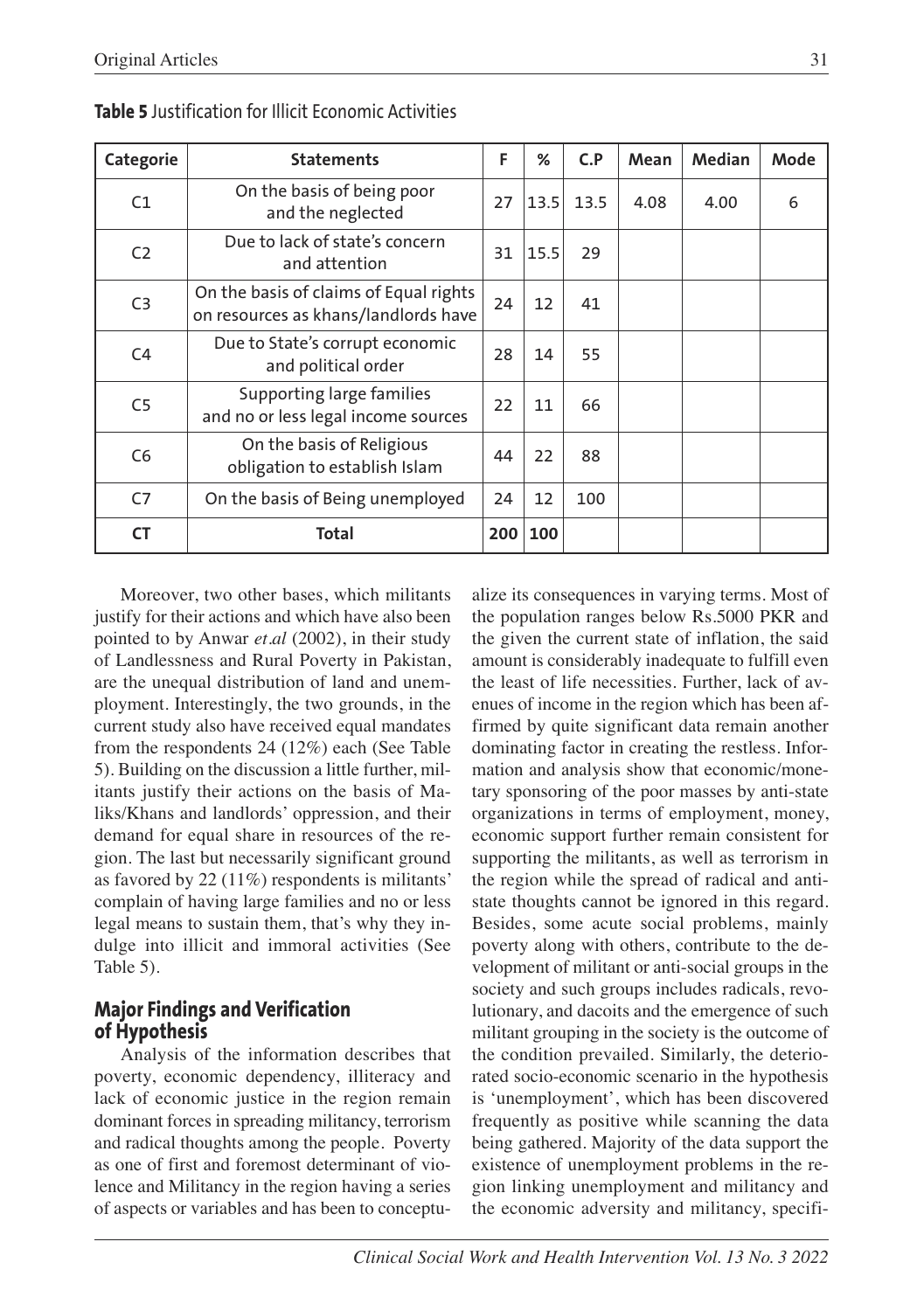cally focuses one of consequences of economic misfortune in 'employment terms and economic adversity in terms of unemployment results in the alienation/radicalization of the unemployed manpower thus leading to militancy. Such scenario has also been strong association with the emergence of militant groups', highlights such groups of various sorts of dacoits, radicals, gangsters, drug mafia, etc. being emerged as products of unemployment and poverty and such groups become members of such militant groups in the locality. With respect to the mentioned observations and analysis of different variables in different Tables along with the strong support of respondents and the application of Chi-Square test, the hypothesis has been proved as valid and authentic. The result of the applied test clearly shows that the dependent variable "militancy, terrorism, radicalization is strongly affected by the independent variables in relation to the prevailing socio-economic backdrop of the country in general and the region in particular. The value of chisquare test is P=.000<sup>\*\*</sup><.05, with the Chi-square value  $\chi$ 2 = 35.083 and the degree of freedom value D.f. =6, shows highly significant association among the independent and defendant variables. In light of results of the test, demonstrating a very positive correlation among the variables, the hypothesis stands to be correct and proved.

# **Conclusion and Recommendation**

Causes of militancy are multifarious; however, the study was delimited to focus the socioeconomic factors that contribute much to the prevalence of the terrorisms and militancy in the country in general and in the region. Basic purposes of the study were to establish the militancy and terrorism narrative in economic terms to systematically unveil the economic factors that may lead to the emergence of violent behavior in the society. Economic factors e.g. poverty, unemployment, low income level, unequal distribution of wealth and low life standards were found to have extremely dismal status in the region and have an igniting role in promoting aggressive, violent and antagonistic behavior. A detailed and careful analysis of findings of the study as a whole, demonstrates a positive correlation between the independent and the dependent variable (militancy and terrorism) being accumulated in hypotheses of the study. Thus, it concluded that poverty, economic dependency, lack of facilities in the region were assumed to be the major causes of militancy, terrorism and producing antistate behavior. In addition, the unemployment, low income and high inflation in the region in particular and the whole country in general have been major causes of alienation, rebellion against the existing political order and in extreme cases militancy and creating violence in the locality. The study thus recommends that employment opportunities to reduce poverty as well as facilities of daily life need to be provided on priority basis to the people.

# **References**

- 1. ABBAS H (2011) Militancy in Pakistan's Borderlands: Implications for the Nations and for the Afghan Policy, *Century Foundation, USA*.
- 2. ABBAS S (2007) Probing the Jihadi Mindset. National Book Foundation. Islamabad.
- 3. AFTAB S (2008) Poverty and Militancy, Journal of conflict and peace studies, Institute of Peace and Conflict Studies (IPCS), Islamabad.
- 4. ALI A (2010) Militancy and Socioeconomic problems: A case study of Pakistan*, National Institute of Strategic Studies (NIPS)*, Islamabad.
- 5. BARI F (2009) Gendered Perception and Impacts of Terrorism/Talibanization In Pakistan, Heinrich Boll Stiftung Pakistan.
- 6. HAQ N (2010-11) *Federal Budget.*
- 7. KHAN J (2009) *Crisis Group interview*, Islamabad, 20 July 2009.
- 8. KHAN M K (2009) "Analyzing Domestic Terrorism as a Threat to Pakistan Security and the Policy Response", *IPRI Journal*, http://ipripak.org/journal/ summer2009/Article4.pdf
- 9. MICHAEL S (2007) Terrorism a Socio-Economic and Political Phenomenon with Special Reference to Pakistan, *Faculty of Social Sciences, SZABIST, Karachi. Journal of Management and Social Sciences*, Vol. 3, No.1, (Spring 2007) 35-46.
- 10. MURPHY E, MALIK A R (2009) Pakistan Jihad: The making of religious terrorism. *IPRI Journal.* Vol. IX (2)23.
- 11. NASIR. M S, HYDER S K (2002-03) Eco-